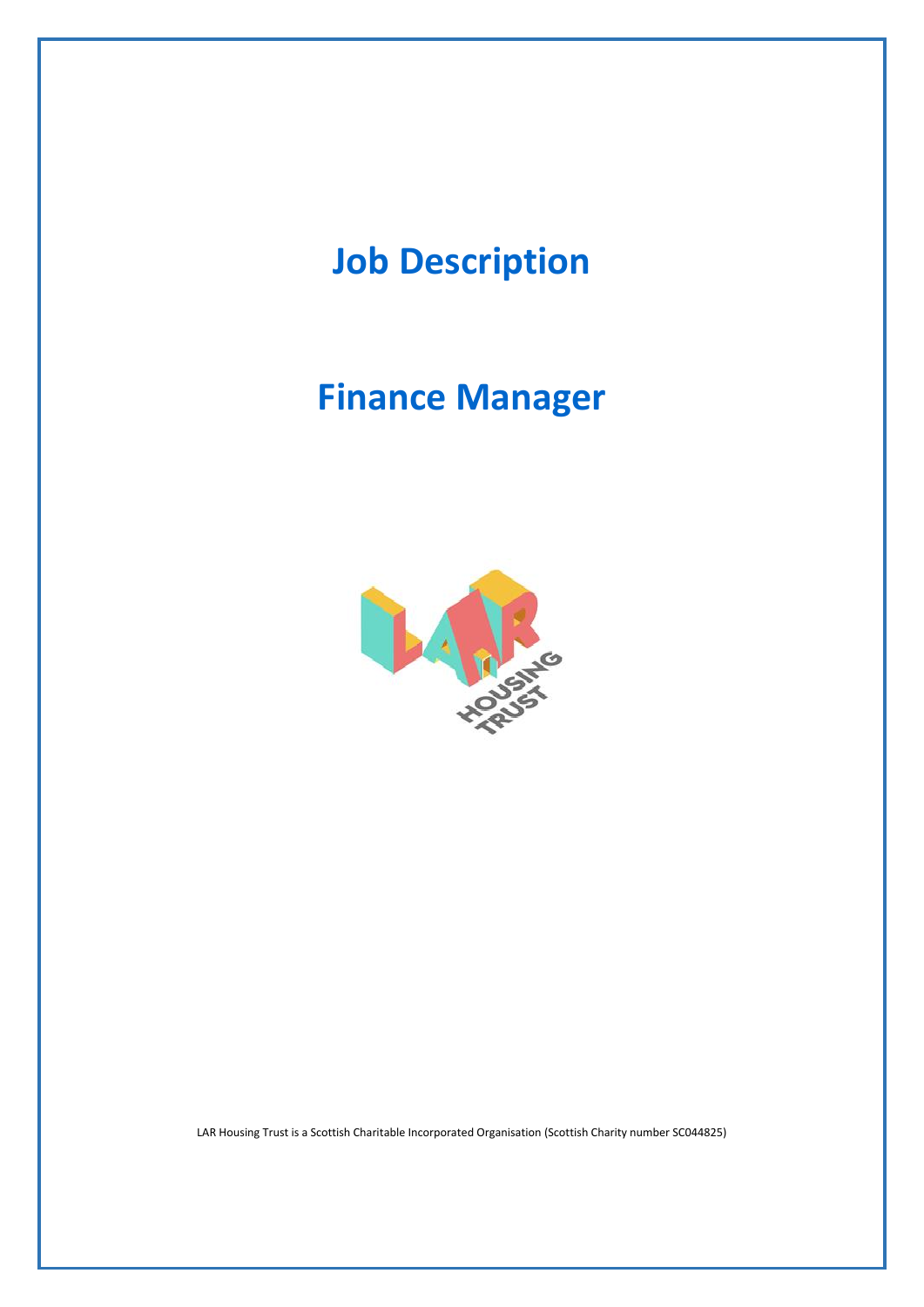

| POST:                  | <b>Finance Manager</b>                         |
|------------------------|------------------------------------------------|
| <b>RESPONSIBLE TO:</b> | <b>Finance Director</b>                        |
| <b>LOCATION:</b>       | Dunfermline (with part time working from home) |
| <b>SALARY:</b>         | £30,000 - £40,000 FTE depending on experience  |
| <b>HOURS:</b>          | 3 days/24 hours per week                       |

## **1. Background**

Lar Housing Trust is a dynamic, innovative charity, set up in 2015 to build and then rent affordable homes across Scotland. Nearly seven years old, Lar now has 665 homes over 29 developments spread as far apart as Aberdeen, Dunbar and Ayr and a team of nearly 30 people.

Lar also has two subsidiary companies: Lar Projects Ltd and Lar Operations CIC which build and maintain properties for Lar.

Due to expansion, Lar is now looking for another Finance Manager to be based at Lar's head office in Dunfermline. This role will form part of the head office functions working closely with the finance and construction teams.

You will be a key part of the Lar Team with responsibility for finance and accounting activities from processing payments, invoices, and accounting transactions through to Management Accounts for Lar and its two subsidiaries; supporting the Finance Director in weekly, monthly, quarterly, and annual reporting and assisting the Development Team in planning and monitoring of capital expenditure on construction projects.

## **2. Role**

- ➢ Recording financial transactions on a day-to-day basis, carrying out bank reconciliations on Xero, maintaining balance sheet accounts, posting monthly journals for pre-payments and accruals and maintaining the fixed asset register.
- $\triangleright$  Assisting with budgeting and forecasting to provide cashflow forecasting and analysis and to predict business performance.
- $\triangleright$  Monthly management accounts and variance analysis, including reconciliations and producing records to verify the trial balance ledger accounts.
- ➢ Reviewing debtors and creditors and assisting the Operations Team in arrears management.
- $\triangleright$  Liaising with suppliers over invoices and payments.
- ➢ Invoicing for commercial and factoring clients, arrears collections, production of quarterly and annual customer statements and service charge budget reconciliations.
- ➢ Submission of VAT returns through Xero and ensuring compliance with the Construction Industry Scheme, (CIS).